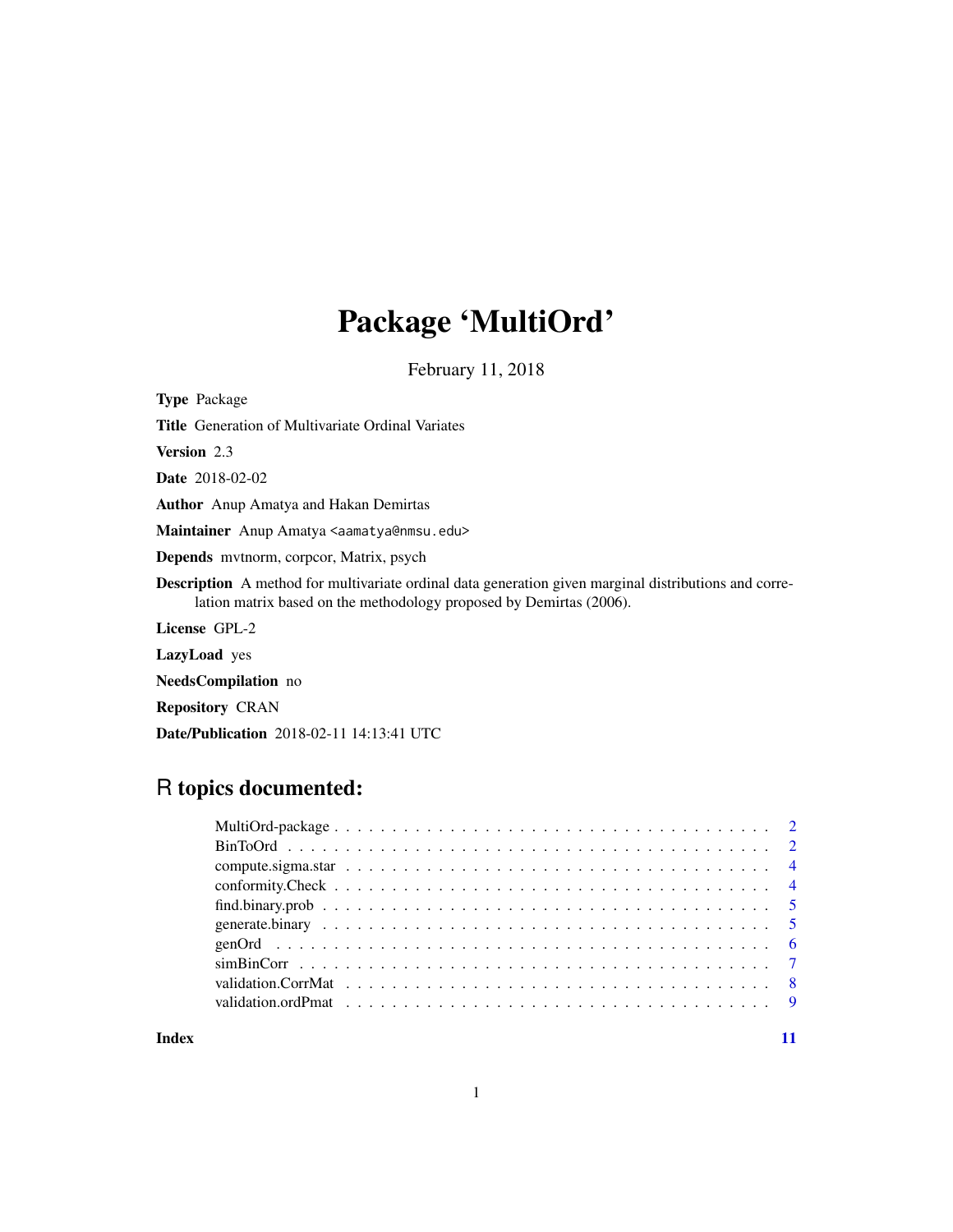#### Description

A package for multivariate ordinal data generation given marginal distributions and correlation matrix based on the methodology proposed by Demirtas (2006).

#### Details

| MultiOrd   |
|------------|
| Package    |
| 2.3        |
| 2018-02-02 |
| $GPI - 2$  |
|            |

This package can be used to generate multivariate ordinal data. Two main input required are matrix of marginal probabilities of each variable and the correlation matrix of the ordinal variables. Due to the limitation on the magnitude of the binary correlations which depends on the marginal probabilities, off-diagonal entries of ordinal correlation matrix are not free to vary between -1 and 1.

The main function in this package is [genOrd](#page-5-1) which generates the multivariate ordinal data. Another important function is [simBinCorr](#page-6-1) which calculates the intermediate binary correlation.

#### Author(s)

Anup Amatya and Hakan Demirtas

Maintainer: Anup Amatya <aamatya@nmsu.edu>

#### References

- Demirtas, H. (2006). A method for multivariate ordinal data generation given marginal distributions and correlations. Journal of Statistical Computation and Simulation, Volume 76, Number 11, 1017-1025.
- Emrich, L.J. and Piedmonte, M.R. (1991). A method for generating high-dimensional multivariate binary variates, The American Statistician, Volume 45, 302-304.

<span id="page-1-1"></span>BinToOrd *Converts multivariate binary data to multivariate ordinal data*

#### **Description**

Converts multivariate binary data to multivariate ordinal data using original ordinal probabilities.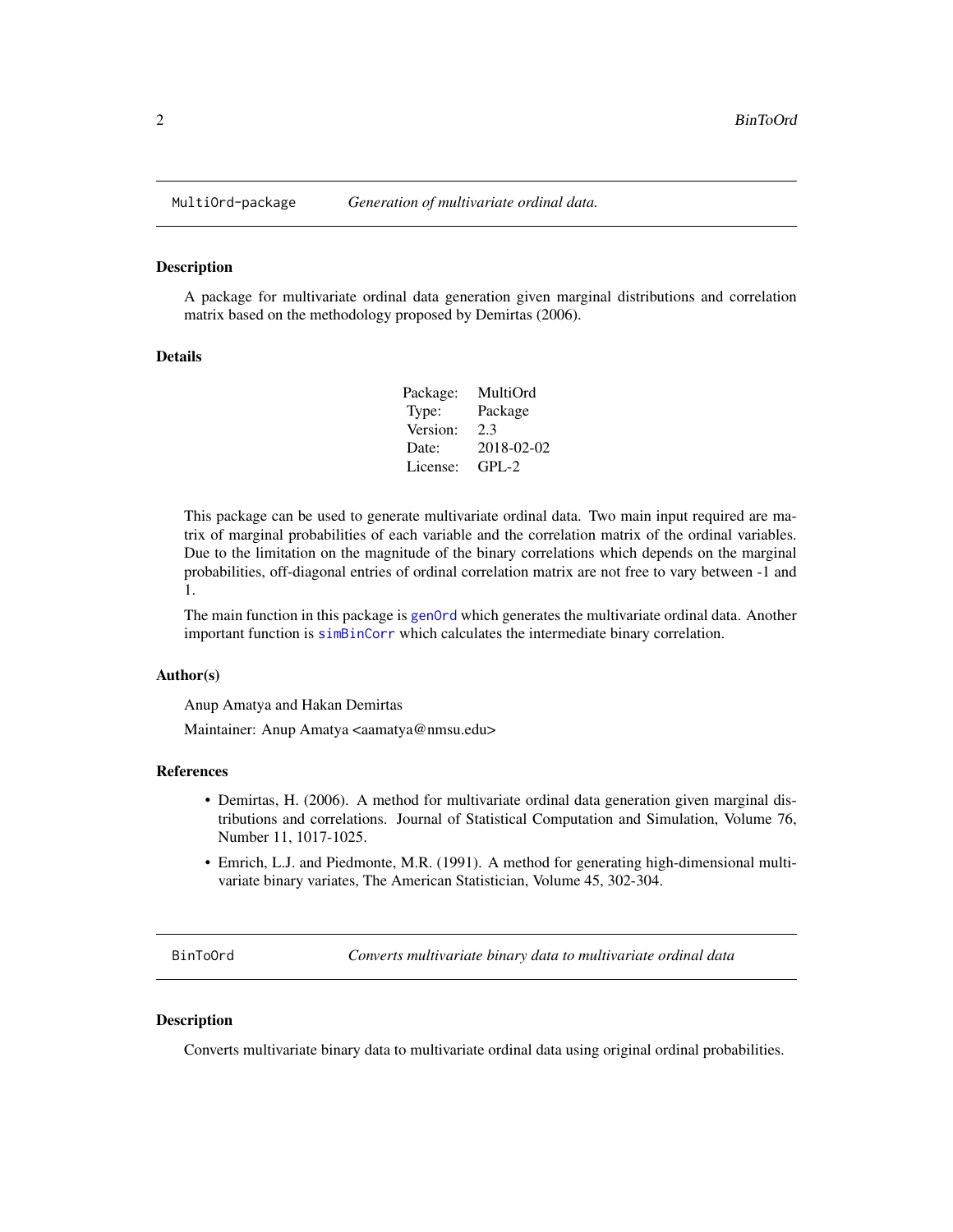#### <span id="page-2-0"></span>BinToOrd 3

## Usage

BinToOrd(prop.vec.bin, ordPmat, Mlocation, bin.data)

#### Arguments

| prop.vec.bin | Vector of marginal probabilities. It is usually a first component of the list re-<br>turned by find.binary.prob                     |
|--------------|-------------------------------------------------------------------------------------------------------------------------------------|
| ordPmat      | Input matrix of ordinal marginal probabilities                                                                                      |
| Mlocation    | Vector of locations where dichotomization is done. It is usually a second com-<br>ponent of the list returned by find, binary, prob |
| bin.data     | Matrix of binary data generated using generate. binary                                                                              |

## Details

As a part of the multivariate ordinal data generation, intermediate multivariate binary data are generated. This function converts multivariate binary data generated by generate. binary to the multivariate ordinal data.

#### Value

|      | Matrix of multivariate ordinal data |
|------|-------------------------------------|
| Corr | Correlation matrix of y             |

## Examples

```
## Not run: nObs = 1000; nSim = 100000
## Not run: ordPmat1 = matrix( c(0.15,0.70,0.40,
0.55,0.10,0.25,
0.25,0.10,0.15,
0.05,0.10,0.20),4,3,byrow=TRUE)
## End(Not run)
## Not run: \ cmat1= matrix( c(1,0.2,0.2,
0.2,1,0.2,
0.2,0.2,1),3,3,byrow=TRUE)
## End(Not run)
## Not run: binObj = simBinCorr(ordPmat1, cmat1, nSim)
## Not run: ep0 = generate.binary( nObs, binObj$pvec, binObj$del.next)
## Not run: Mydata= BinToOrd(binObj$pvec, ordPmat1, binObj$Mlocation, ep0)
```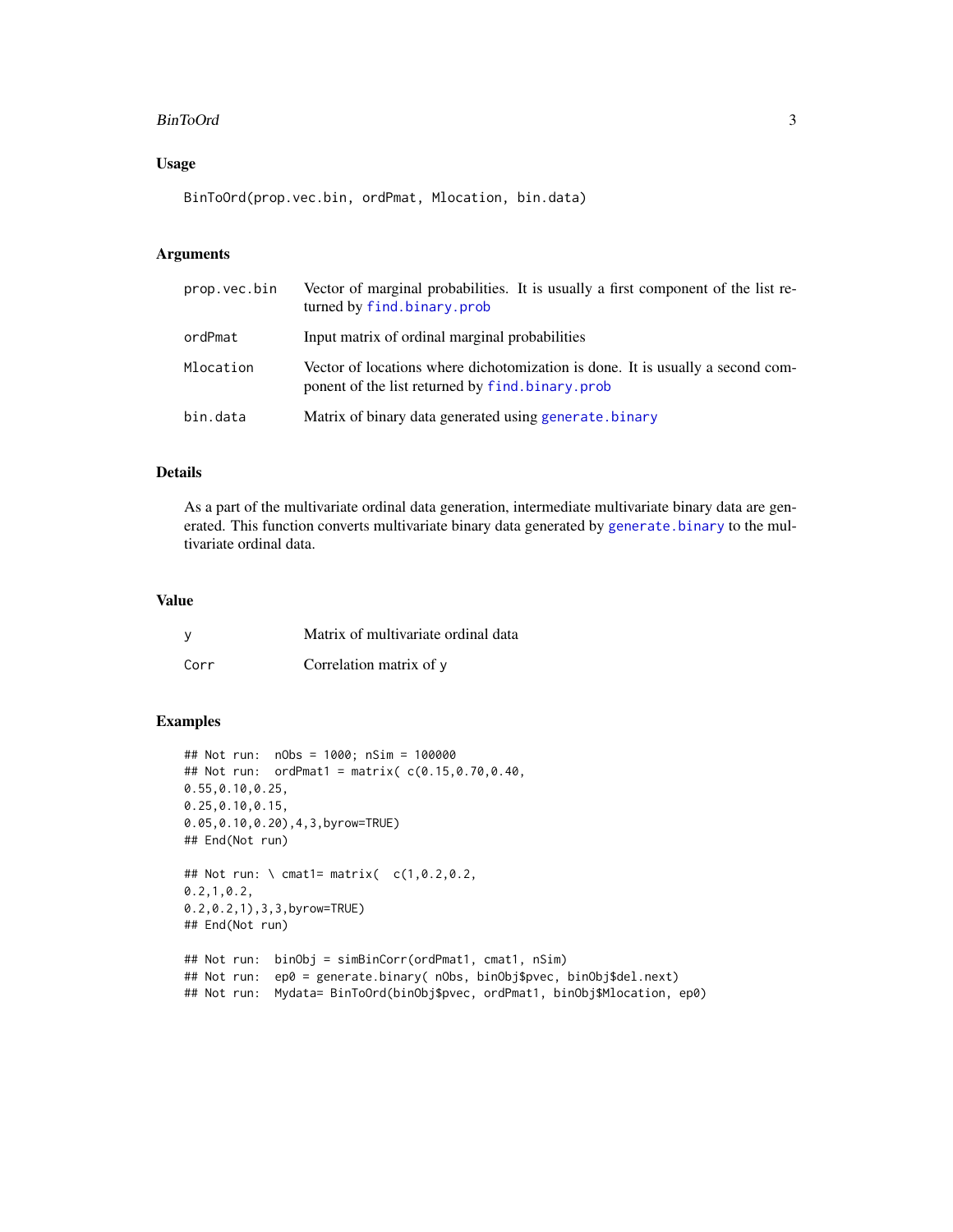<span id="page-3-1"></span><span id="page-3-0"></span>compute.sigma.star *Computes the tetrachoric correlation matrix. If it is non-positive definite, a nearest positive definite matrix is used.*

## Description

It computes the tetrachoric correlation matrix using the algorithm described in Emrich and Piedmonte (1991). If the resulting matrix is non-positive definite, a nearest positive definite matrix is returned and the warning message will be printed.

## Usage

compute.sigma.star(prop.vec.bin, corr.mat)

## Arguments

| prop.vec.bin | Vector of marginal probabilities      |
|--------------|---------------------------------------|
| corr.mat     | Correlation matrix of the binary data |

## Value

Tetrachoric correlation matrix

## See Also

[phi2poly](#page-0-0) and [nearPD](#page-0-0)

| conformity.Check | Checks whether the dimension of marginal probability matrix matches |
|------------------|---------------------------------------------------------------------|
|                  | the dimension of correlation matrix.                                |

## Description

Checks whether the dimension of marginal probability matrix matches the dimension of correlation matrix.

## Usage

```
conformity.Check(ordPmat, CorrMat)
```
## Arguments

| ordPmat | Input matrix of ordinal marginal probabilities       |
|---------|------------------------------------------------------|
| CorrMat | Correlation matrix of the multivariate ordinal data. |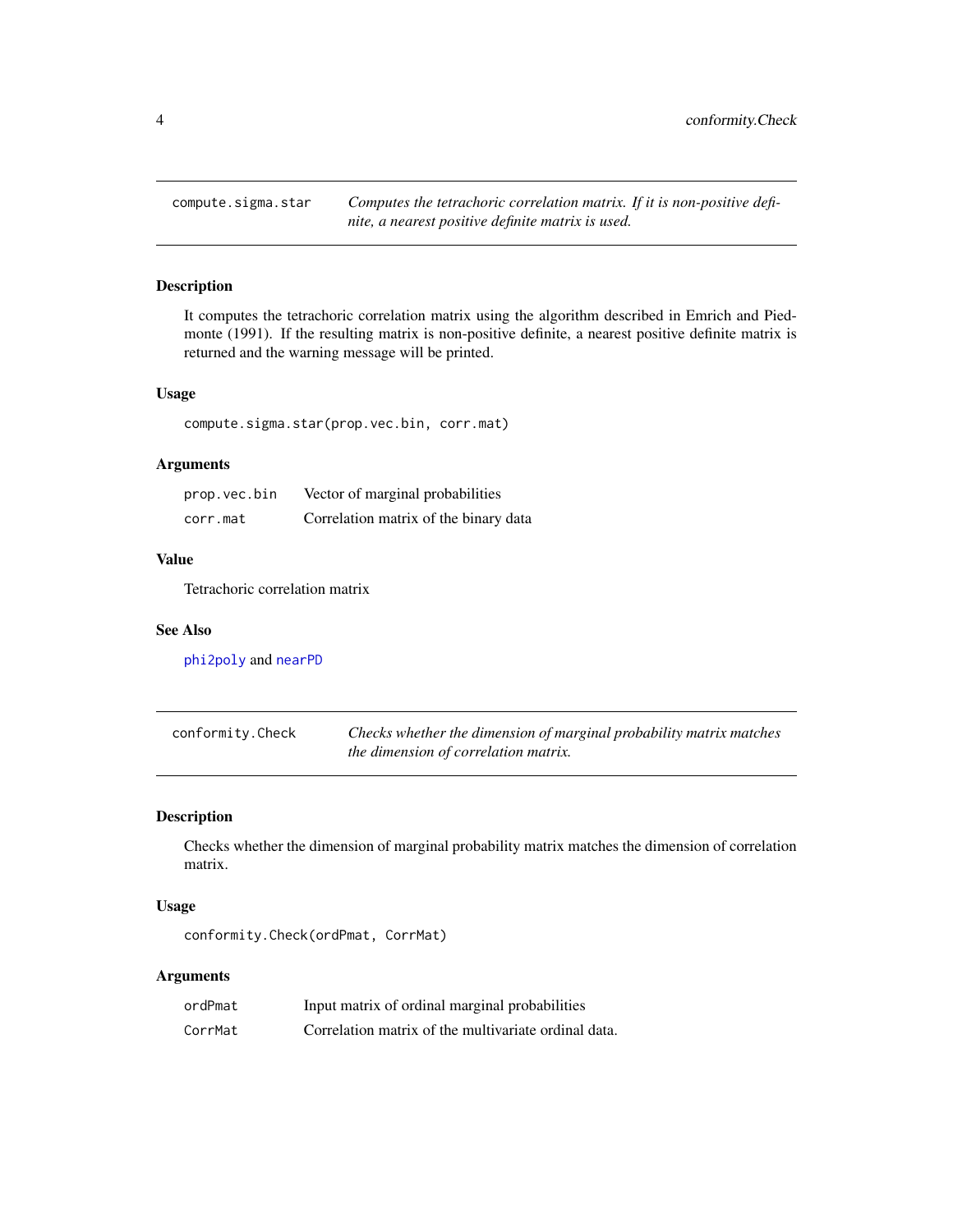<span id="page-4-1"></span><span id="page-4-0"></span>find.binary.prob *Collapses the ordinal categories to binary ones*

## Description

Collapses the ordinal categories to binary ones and counts the number of categories in each variable.

## Usage

```
find.binary.prob(ordPmat)
```
## Arguments

|  | ordPmat |  |  |  |  | Input matrix of ordinal marginal probabilities. |
|--|---------|--|--|--|--|-------------------------------------------------|
|--|---------|--|--|--|--|-------------------------------------------------|

## Value

| p         | Vector of binary probabilities                                |
|-----------|---------------------------------------------------------------|
| Mlocation | Vector of points where ordinal variables will be dichotomized |

#### See Also

[validation.ordPmat](#page-8-1)

## Examples

```
## Not run:
ordPmat1 = matrix(C(0.15, 0.70, 0.40,0.55,0.10,0.25,
0.25,0.10,0.15,
0.05,0.10,0.20),4,3,byrow=TRUE)
find.binary.prob(ordPmat1)
```
## End(Not run)

<span id="page-4-2"></span>generate.binary *Generates multivariate binary data given marginal probabilities and correlation.*

## Description

Generates multivariate binary data given marginal probabilities and correlation based on algorithm described in Emrich and Piedmonte (1991).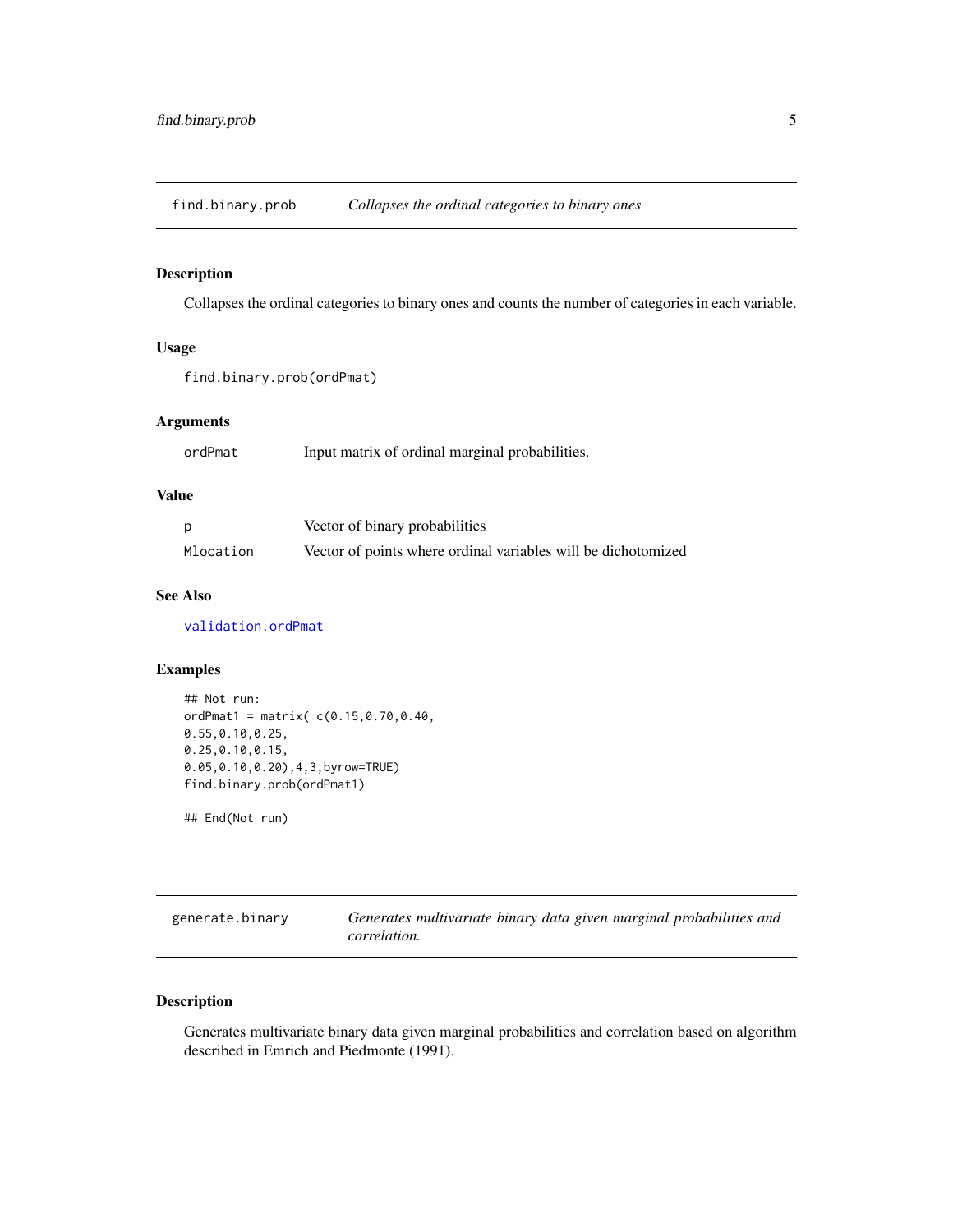#### <span id="page-5-0"></span>6 genOrd

#### Usage

generate.binary(no.rows, prop.vec.bin, corr.mat)

#### Arguments

| no.rows      | Number of observations                  |
|--------------|-----------------------------------------|
| prop.vec.bin | Vector of binary marginal probabilities |
| corr.mat     | correlation matrix of the binary data   |

## Details

It generates multivariate binary data from the marginal probabilities and correlation matrix. It uses the algorithm described in Emrich and Piedmonte (1991). In the process, if the tetrachoric correlation matrix is non-positive definite, a nearest positive definite matrix is used.

#### Value

data Matrix of multivariate binary data

## See Also

[nearPD](#page-0-0), [compute.sigma.star](#page-3-1)

#### Examples

```
## Not run: ordPmat1 = matrix(c(0.15, 0.70, 0.40, 0.40)0.55,0.10,0.25,
0.25,0.10,0.15,
0.05,0.10,0.20),4,3,byrow=TRUE)
## End(Not run)
## Not run: cmat1= matrix( c(1,0.2,0.2,
0.2,1,0.2,
0.2,0.2,1),3,3,byrow=TRUE)
## End(Not run)
## Not run: p=find.binary.prob(ordPmat1)
## Not run: finalCorr = simBinCorr(ordPmat1, cmat1, nSim=100000)
## Not run: y=generate.binary( 1000, p$p, finalCorr$del.next)
```
<span id="page-5-1"></span>genOrd *Generates multivariate ordinal data from binary parameters*

#### Description

Generates multivariate ordinal data from the ordinal marginal probabilities and a list returned by the [simBinCorr](#page-6-1) function.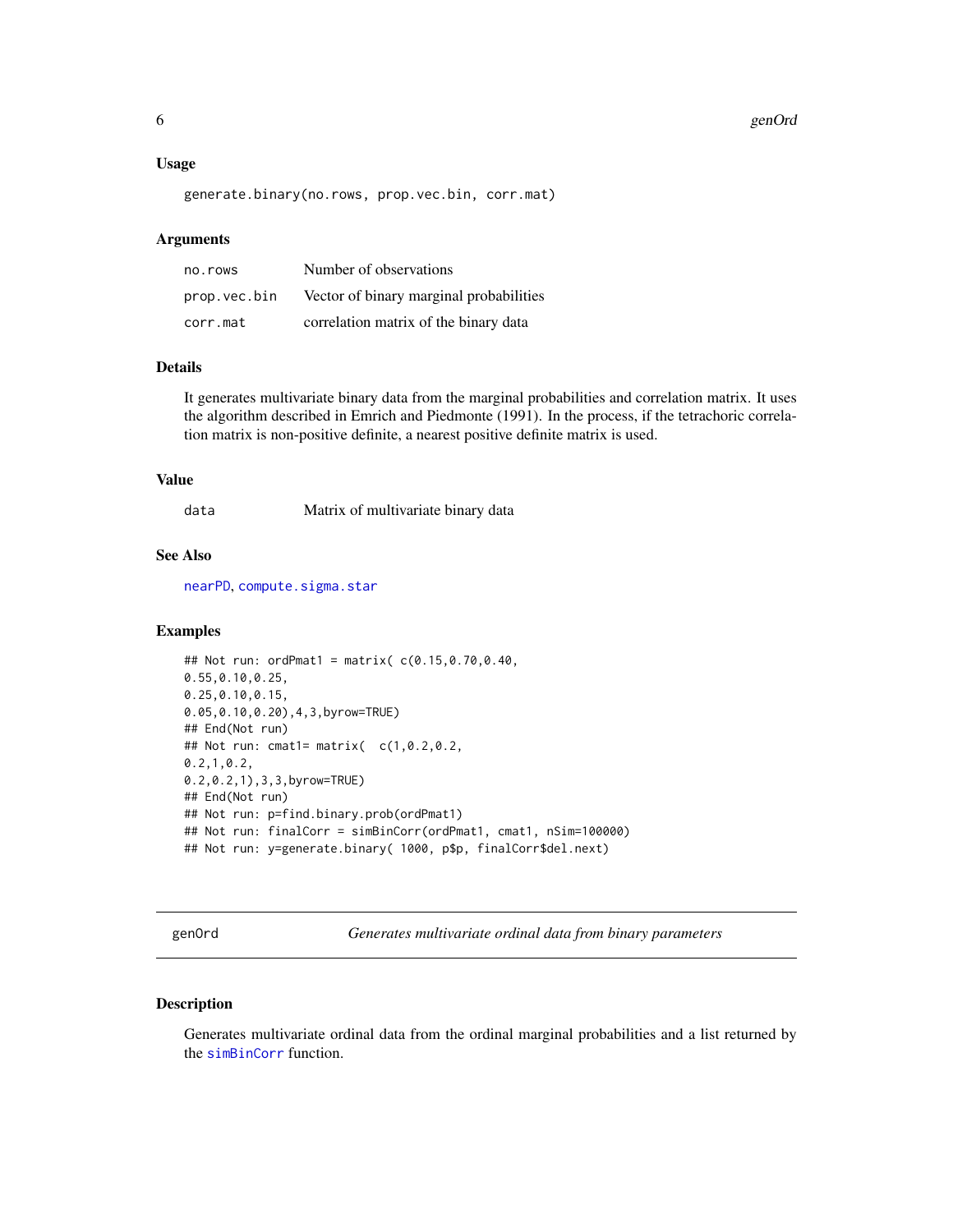#### <span id="page-6-0"></span>simBinCorr 7

## Usage

genOrd(nObs, ordPmat, binObj)

## Arguments

| n0bs    | Number of rows                                 |
|---------|------------------------------------------------|
| ordPmat | Input matrix of ordinal marginal probabilities |
| binObi  | A list returned by the simBinCorr              |

#### Details

It generates multivariate ordinal data. The argument **binObj** must be calculated using [simBinCorr](#page-6-1) before executing this function.

#### Value

| Mydata | A list with two components. Two components are a matrix of multivariate ordi- |
|--------|-------------------------------------------------------------------------------|
|        | nal data $(y)$ and its correlation matrix $(Corr)$                            |

#### See Also

[simBinCorr](#page-6-1), [BinToOrd](#page-1-1), [generate.binary](#page-4-2)

#### Examples

```
## Not run: ordPmat1 = matrix( c(0.15,0.70,0.40,
0.55,0.10,0.25,
0.25,0.10,0.15,
0.05,0.10,0.20),4,3,byrow=TRUE)
## End(Not run)
## Not run: cmat1= matrix( c(1,0.2,0.2,
0.2,1,0.2,
0.2,0.2,1),3,3,byrow=TRUE)
## End(Not run)
## Not run: binObj=simBinCorr(ordPmat1, cmat1, nSim=100000, steps=0.025)
## Not run: myData = genOrd( 1000, ordPmat1, binObj)
```
<span id="page-6-1"></span>simBinCorr *Calculates intermediate binary correlation matrix*

## Description

Calculates intermediate binary correlation matrix via simulation.

#### Usage

```
simBinCorr(ordPmat, CorrMat, nSim, steps = 0.025)
```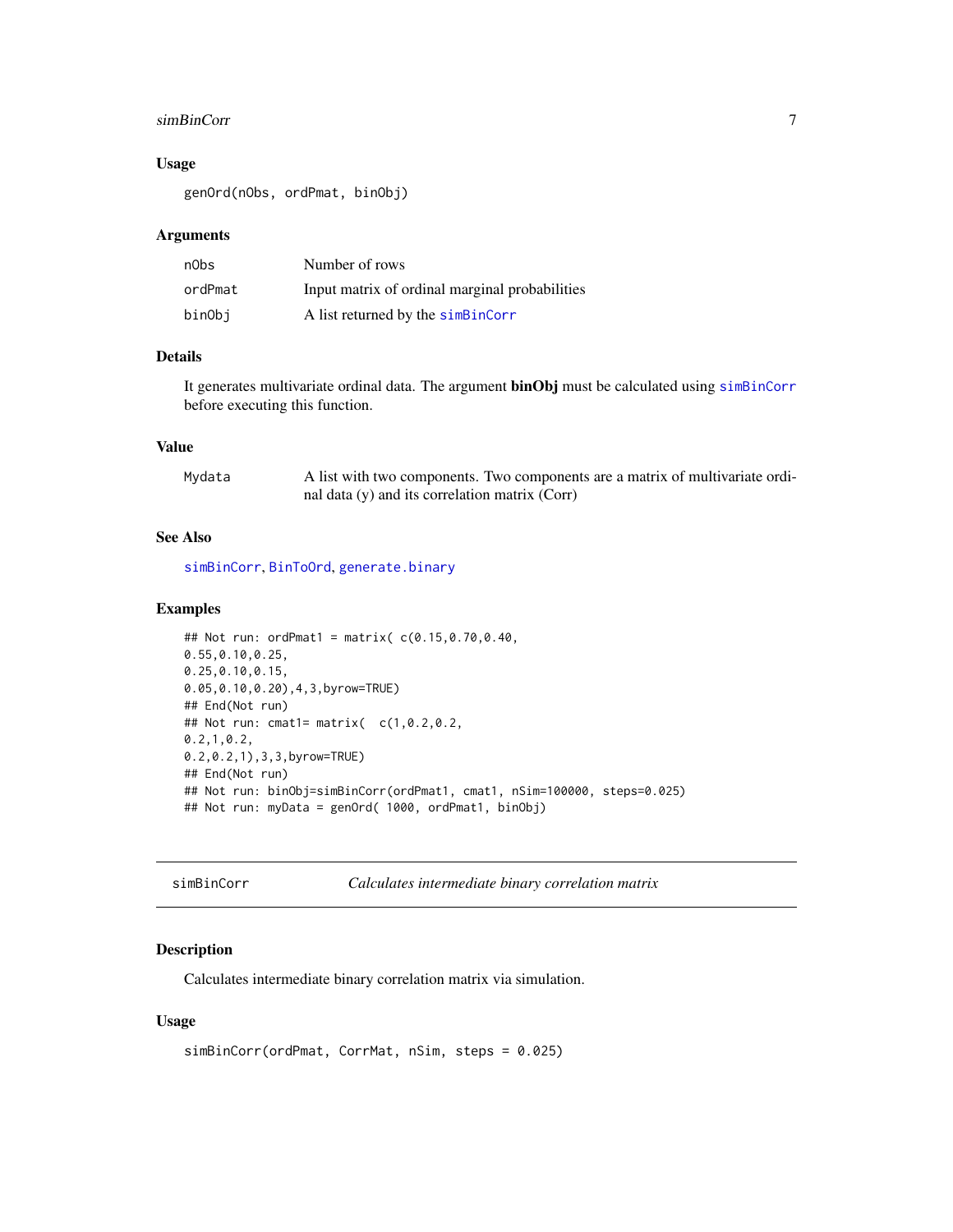## <span id="page-7-0"></span>Arguments

| ordPmat | Input matrix of ordinal marginal probabilities                                                        |
|---------|-------------------------------------------------------------------------------------------------------|
| CorrMat | Correlation matrix of the multivariate ordinal data                                                   |
| nSim    | Number of simulations to use to calculate intermediate binary correlation matrix                      |
| steps   | Fraction of difference between the current and target matrix to be added in each<br><i>iteration.</i> |

## Value

| del.next  | Calculated binary correlation matrix                              |
|-----------|-------------------------------------------------------------------|
| Mlocation | Cutoff point for converting ordinal probabilities to binary ones. |
| pvec      | Vector of binary probabilities                                    |

## See Also

[generate.binary](#page-4-2), [BinToOrd](#page-1-1)

## Examples

```
## Not run: ordPmat1 = matrix( c(0.15,0.70,0.40,
0.55,0.10,0.25,
0.25,0.10,0.15,
0.05,0.10,0.20),4,3,byrow=TRUE)
## End(Not run)
## Not run: cmat1= matrix( c(1,0.2,0.2,
0.2,1,0.2,
0.2,0.2,1),3,3,byrow=TRUE)
## End(Not run)
## Not run: simBinCorr(ordPmat1, cmat1, nSim=100000, steps = 0.025)
```
validation.CorrMat *Validates input correlation matrix*

## Description

Checks symmetry, positive definiteness, conformity and range of the correlation matrix.

#### Usage

validation.CorrMat(prop.vec.bin, CorrMat)

## Arguments

| prop.vec.bin | Vector of binary (converted from ordinal) marginal probabilities |
|--------------|------------------------------------------------------------------|
| CorrMat      | Correlation matrix to be validated                               |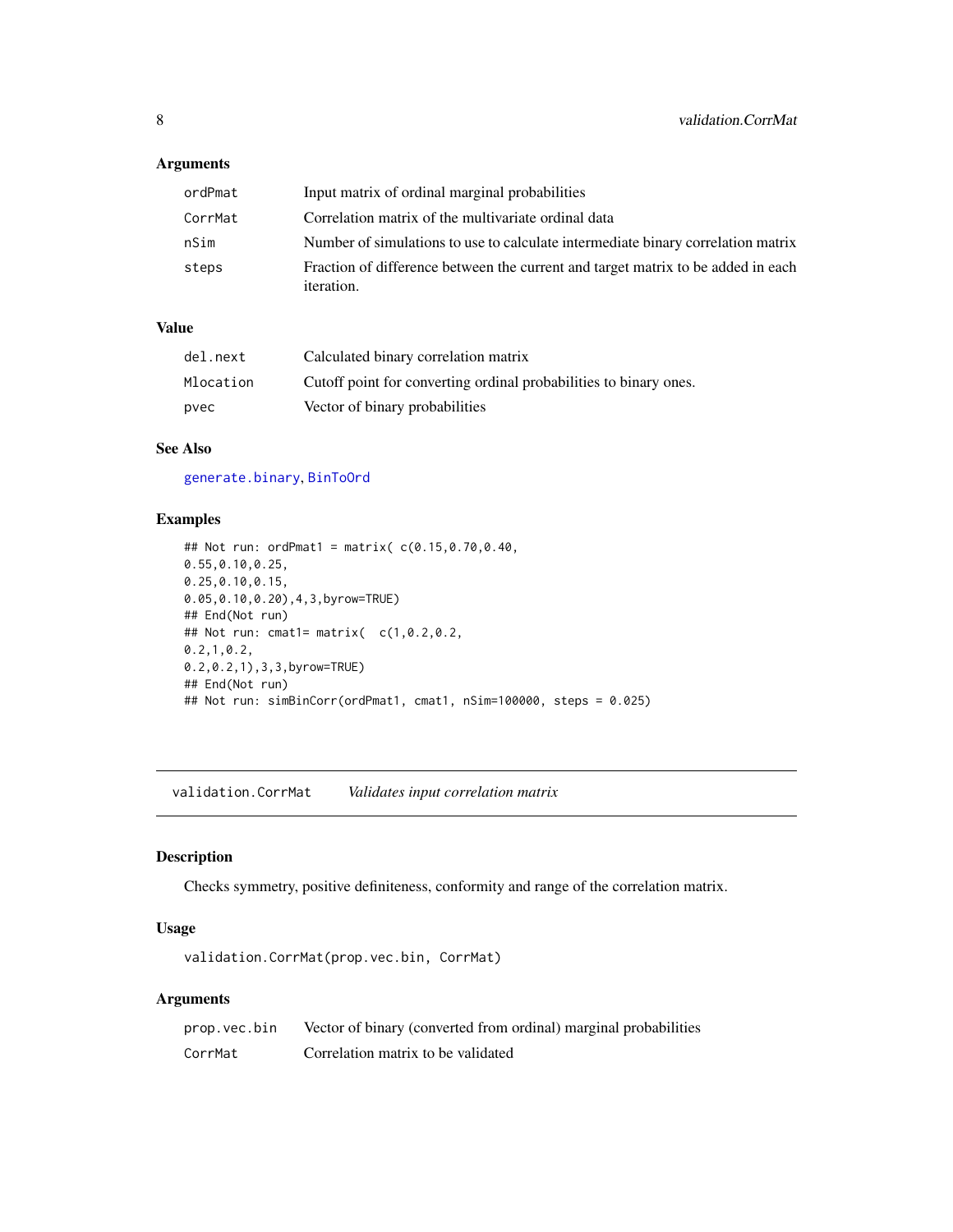#### <span id="page-8-0"></span>validation.ordPmat 9

#### Details

This function checks the correlation matrix for basic properties of correlation matrix, such as symmetry and positive definiteness. In addition it verifies that all the correlations are in valid range for the calculated binary marginal probabilities. Range violation error message indicates that ordinal data with the specified correlations cannot be generated due to distributional constraints.

#### See Also

[find.binary.prob](#page-4-1)

<span id="page-8-1"></span>validation.ordPmat *Validates matrix of ordinal probabilities*

#### Description

Validates the range of input matrix of marginal probabilities. It also counts the ordinal categories for each variable.

#### Usage

```
validation.ordPmat(ordPmat)
```
#### Arguments

ordPmat Matrix of marginal probabilities.

## Details

Number of columns of input matrix is the number of variables and each column contains probability of each category within each variable. Any probability with 0 value must be entered at the end of corresponding column. For example if a column contains  $c(0.3,0.5,0.2,0)$ , then it is assumed that particular variable has only 3 (1, 2 and 3) categories.

## Value

|   | Number of ordinal variables                      |
|---|--------------------------------------------------|
| K | Vector of number of categories for each variable |

## Examples

```
## Not run:
# 3 outcomes with 3, 4 and 4 categories.
ordPmat1 = matrix( c(0.15, 0.70, 0.40,0.55,0.10,0.25,
0.30,0.10,0.15,
0,0.10,0.20),4,3,byrow=TRUE)
validation.ordPmat(ordPmat1)
```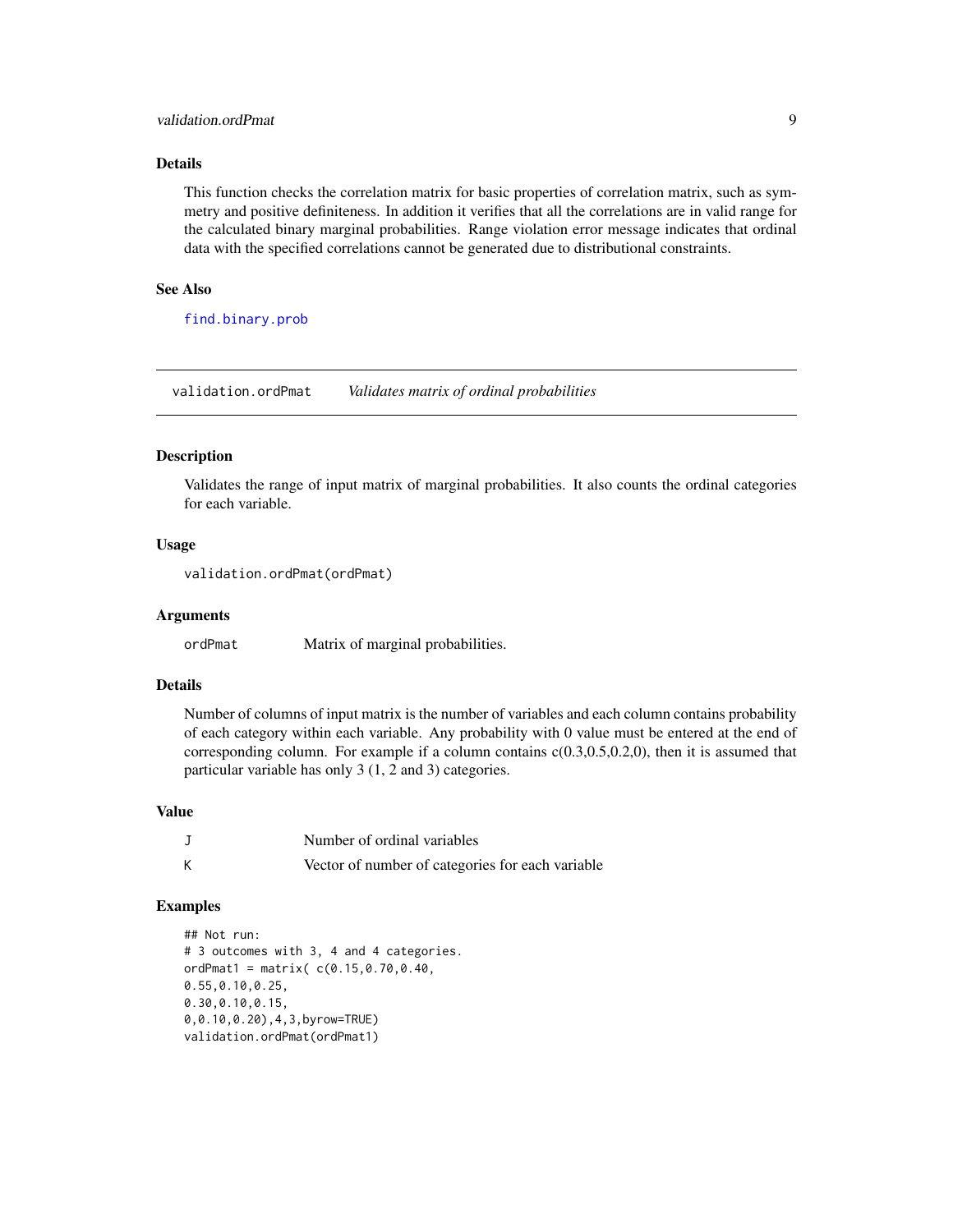10 validation.ordPmat

## End(Not run)